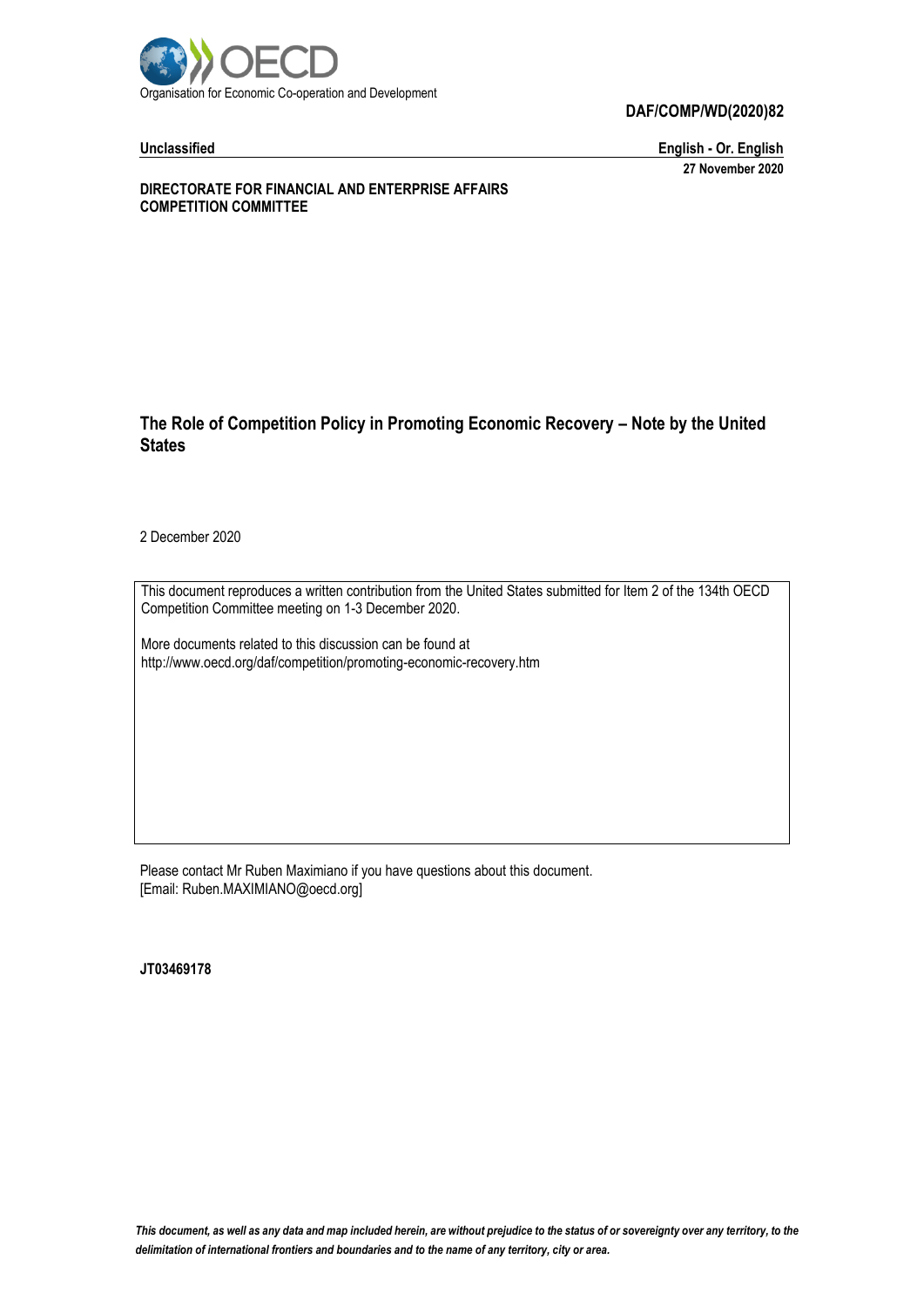# *United States*

#### **1. Introduction**

1. The Antitrust Division of the Department of Justice (DOJ) and the U.S. Federal Trade Commission (FTC) (collectively the Agencies) offer this joint submission in response to the Competition Committee's review of the role of competition policy in promoting economic recovery. In this paper, we highlight some key steps that the Agencies have taken to respond to the present COVID-19 crisis in the United States and to help promote a rapid and sustained economic recovery.

2. The U.S. antitrust agencies have undertaken initiatives in several categories to help spur recovery from the COVID-19 crisis, including stepped-up criminal enforcement, policy guidance to health and emergency-related government agencies, and expedited review of private sector cooperative efforts. The Agencies strongly believe that competition policy has an important role to play in the COVID-19 recovery process and intend to continue to engage in partnership with domestic and international counterparts to ensure the protection of competition and consumers.

## **2. Deterrence of Cartel Activity, Price Gouging, and Other Harmful Activity**

3. Deterrence of unlawful commercial activities has long been a key mission of the Agencies, rendered even more critical by the social and economic disruptions caused by the COVID-19 crisis.<sup>1</sup> While most Americans have acted to help their neighbors and communities during the past year, crisis-related disruption increases the risk that some individuals will make unlawful windfall profits at the expense of public safety and the health and welfare of their fellow citizens.<sup>2</sup>

4. While hoarding and exploitation are not themselves antitrust violations, such behaviors are often accompanied by criminal antitrust collusion, price fixing, and bid rigging, and other attempts to take advantage of the public. As with other natural disasters, the COVID-19 crisis increases the risk that individuals and organizations will engage in these unlawful commercial activities, necessitating increased vigilance by the Agencies.

#### **2.1. COVID-19 Hoarding and Price Gouging Task Force**

5. To coordinate enforcement efforts, the Attorney General in March 2020 announced the creation of the COVID-19 Hoarding and Price Gouging Task Force.<sup>3</sup> The Task Force is charged with developing effective enforcement measures and best practices, and coordinating nationwide investigation and prosecution of illicit activities. Because health

<sup>1</sup> *See* Makan Delrahim, Ass't Att'y Gen. for Antitrust, *Tackling the COVID-19 challenge—a view from the DOJ,* 32 J. of Antitrust Enforcement, Jun. 11, 2020, *available at* https://www.ncbi.nlm.nih.gov/pmc/articles/PMC7314227/.

<sup>&</sup>lt;sup>2</sup> See Department of Justice, Press Release, "Justice Department Cautions Business Community Against Violating Antitrust Laws in the Manufacturing, Distribution, and Sale of Public Health Products," March 9, 2020, *available at* [https://www.justice.gov/opa/pr/justice-department-cautions-business-community-against-violating-antitrust](https://www.justice.gov/opa/pr/justice-department-cautions-business-community-against-violating-antitrust-laws-manufacturing)[laws-manufacturing.](https://www.justice.gov/opa/pr/justice-department-cautions-business-community-against-violating-antitrust-laws-manufacturing)

<sup>3</sup> Office of the Att'y Gen., *Memorandum for All Heads of Department Components and Law Enforcement Agencies* (Mar. 24, 2020)[, https://www.justice.gov/file/1262776/download.](https://www.justice.gov/file/1262776/download)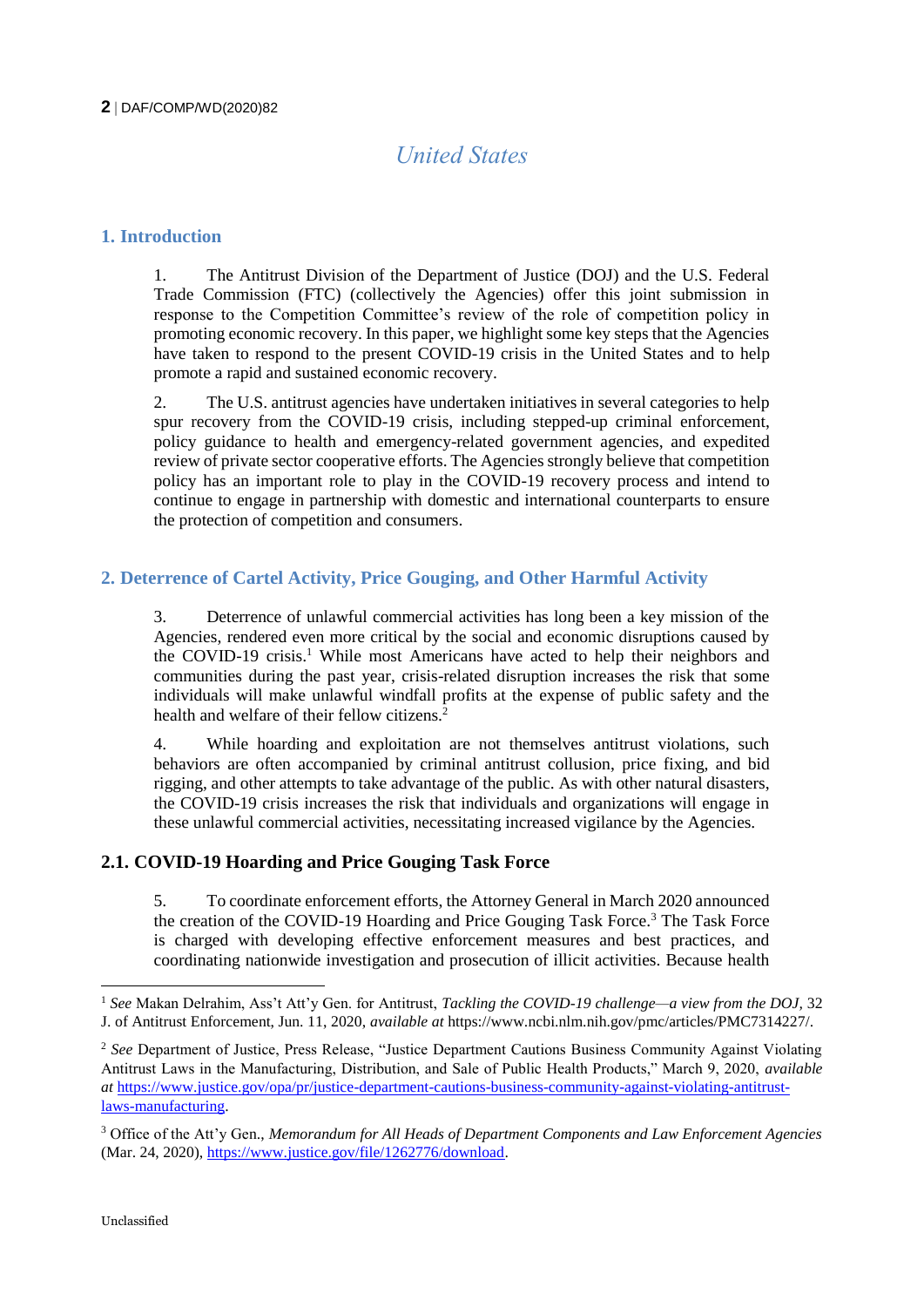care products and markets are central in responding to the health care crisis and eventually to economic resilience and recovery, the Task Force focuses on protecting the availability of those products designated essential by the Department of Health and Human Services (HHS) under Section 102 of the Defense Production Act. The DOJ consults with HHS during this process, including advising on the antitrust implications of COVID-19 for affected markets and products.

6. The Task Force is currently being led by a coordinating U.S. Attorney, with assistance as needed from the Antitrust Division's Criminal Program. Each United States Attorney's Office, as well as other relevant Department components, is directed to designate an experienced attorney to serve as a member of the Task Force. The Antitrust Division's role in the Task Force involves investigating allegations of criminal antitrust harms, such as price fixing and bid rigging, and responding to citizen complaints about collusive or anticompetitive disaster-related behavior.

#### **2.2. Procurement Collusion Strike Force**

-

7. The DOJ is also stepping up efforts to combat crisis-related disruption through the newly-created Procurement Collusion Strike Force (PCSF). COVID-19 recovery will require substantial investment by national, state, and local authorities, with \$3.48 trillion appropriated to date.<sup>4</sup> The size and pace of such efforts unfortunately create opportunities for fraud and collusion affecting government procurement and grant-making. Through the creation of the PCSF, DOJ is dedicating significant resources to help identify and prevent these unlawful activities.<sup>5</sup>

8. The PCSF is an interagency partnership dedicated to protecting taxpayer-funded projects from antitrust violations and related crimes at the federal, state, and local levels. Under the umbrella of the PCSF, prosecutors from the Antitrust Division's five criminal offices and 13 U.S. Attorneys' Offices have partnered with agents from the FBI and four federal Offices of Inspector General, including the U.S. Postal Service and Department of Defense, to conduct outreach and training for procurement officials and government contractors on antitrust risks in the procurement process.

9. Since its creation in 2019, over 50 federal, state, and local government agencies have already sought training and assistance from the PCSF, as well as opportunities to work with the PCSF on investigations. So far, the PCSF has led over a dozen interactive virtual training programs for approximately 2,000 criminal investigators, data scientists, and procurement officials.<sup>6</sup> Over a third of the Antitrust Division's current investigations relate to public procurement, and the PCSF marks an important effort to marshal enforcement resources to tackle these cases. Several grand jury investigations already have been opened as a direct result of the work of the PCSF. In addition to playing a meaningful role in COVID-19 economic recovery, the PCSF will continue to be an important resource for detecting fraud and collusion in government procurement for years to come.

<sup>4</sup> *How is the federal government funding relief efforts for COVID-19?*, Data Lab, [https://datalab.usaspending.gov/federal-covid-funding/.](https://datalab.usaspending.gov/federal-covid-funding/) 

<sup>5</sup> *See* Makan Delrahim, Ass't Att'y Gen. for Antitrust, *Justice Department's Procurement Collusion Strike Force Caps Off Successful Inaugural Year by Adding Eleven New National Partners*, Nov. 12, 2020 (describing PCSF activities in response to COVID-19 crisis), *available at* [https://www.justice.gov/atr/blog/justice-department-s](https://www.justice.gov/atr/blog/justice-department-s-procurement-collusion-strike-force-caps-successful-inaugural-year)[procurement-collusion-strike-force-caps-successful-inaugural-year.](https://www.justice.gov/atr/blog/justice-department-s-procurement-collusion-strike-force-caps-successful-inaugural-year) 

<sup>6</sup> Antitrust Div., U.S. Dep't of Justice, *Antitrust Division Update Spring 2020* (Spring 2020), [https://www.justice.gov/atr/division-operations/antitrust-division-update-2020.](https://www.justice.gov/atr/division-operations/antitrust-division-update-2020)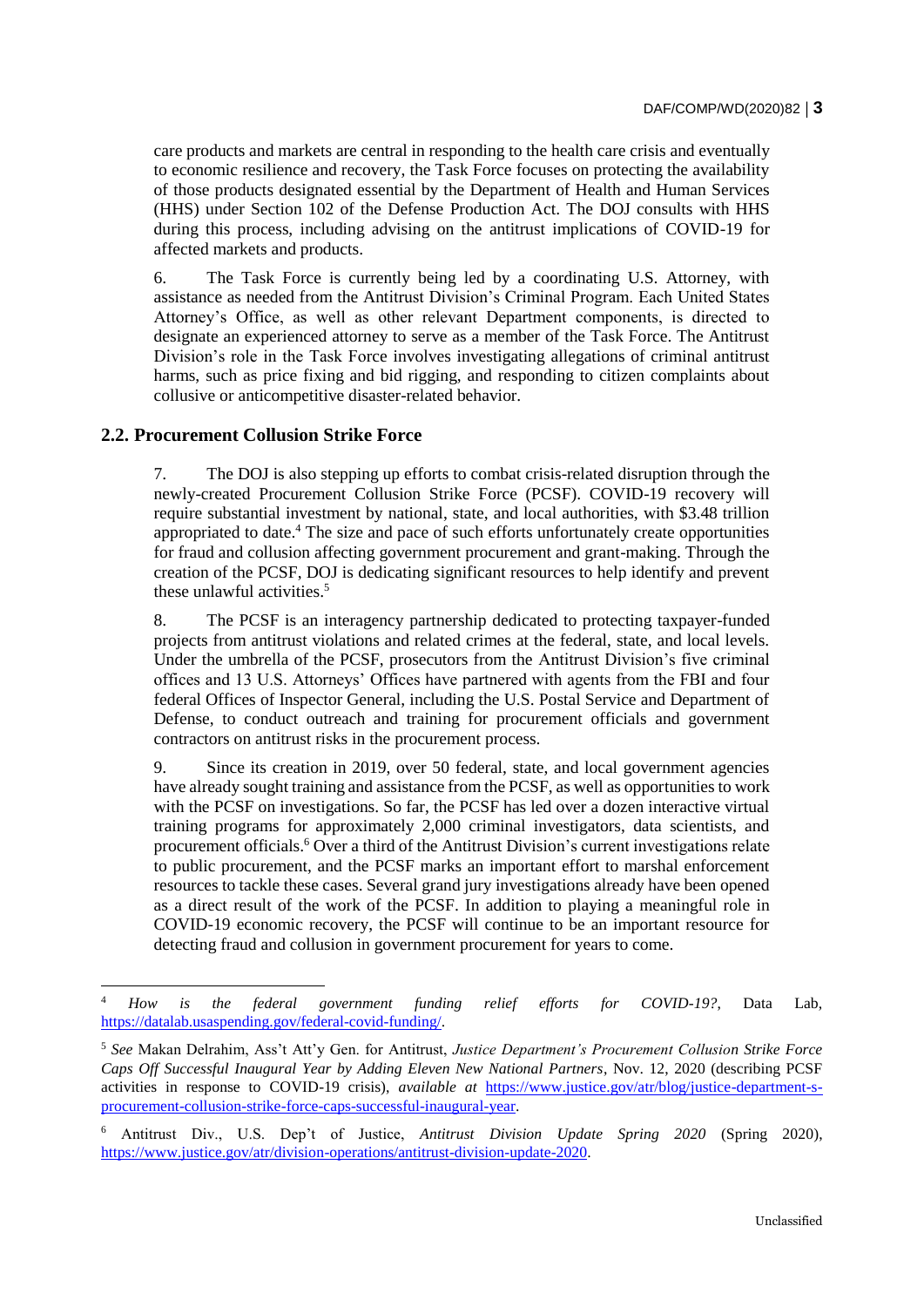# **2.3. Protecting Competition in Labor Markets**

10. The DOJ and FTC are working to protect competition in labor markets, which have been subject to significant dislocation due to the economic impact of COVID-19. In April 2020, the Agencies issued a statement warning that antitrust enforcers are closely monitoring improper employer coordination that may disadvantage workers.<sup>7</sup> The statement affirmed that antitrust laws with respect to hiring and employment remain fully in effect despite the crisis, and stated that "COVID-19 does not provide a reason to tolerate anticompetitive conduct that harms workers, including doctors, nurses, first responders, and those who work in grocery stores, pharmacies, and warehouses, among other essential service providers on the front lines of addressing the crisis."<sup>8</sup>

11. Given the special impact of COVID-19 on medical staffing and employment, the Agencies are focused on preventing employers, including health care staffing companies and recruiters, from engaging in collusion or other anticompetitive conduct in labor markets, such as agreements to lower wages or to reduce salaries or hours worked. This announced focus continues the Agencies' policy of devoting resources to preventing labor malpractice in critical industries, especially health care. As one example, the DOJ in April 2020 reached a significant resolution in the criminal investigation of Florida Cancer Specialists (FCS) for entering into a market allocation agreement that gave FCS a monopoly for services in a densely populated part of southwest Florida. As part of the deferred prosecution agreement reached in that case, the Division obtained a \$100 million fine – the statutory maximum – and FCS agreed to waive certain non-compete provisions for current and former employees, including physicians and other healthcare professionals.<sup>9</sup> In another important matter, early this year, the FTC investigated, and the parties abandoned a proposed tie-up between two providers of nursing staff. The proposed merger had likely anticompetitive effects in multiple localities across the country on markets both for nursing services and for private duty nursing care.<sup>10</sup>

## **2.4. Consumer Protection**

12. The FTC has worked aggressively to address consumer protection issues arising from the COVID-19 pandemic. Since late March, as the coronavirus emerged, the FTC has received nearly 225,000 consumer complaints relating to COVID-19, including concerns about fraud related to the government's economic impact payments.**<sup>11</sup>** In addition, the FTC

-

<https://public.tableau.com/profile/federal.trade.commission#!/vizhome/COVID-19andStimulusReports/Map> (last

<sup>7</sup> U.S. Dep't of Justice & Fed. Trade Comm'n, *Joint Antitrust Statement Regarding COVID-19 and Competition in Labor Markets* (Apr. 13, 2020), [https://www.ftc.gov/system/files/documents/advocacy\\_documents/joint-statement](https://www.ftc.gov/system/files/documents/advocacy_documents/joint-statement-bureau-competition-federal-trade-commission-antitrust-division-department-justice/statement_on_coronavirus_and_labor_competition_04132020_final.pdf)[bureau-competition-federal-trade-commission-antitrust-division-department](https://www.ftc.gov/system/files/documents/advocacy_documents/joint-statement-bureau-competition-federal-trade-commission-antitrust-division-department-justice/statement_on_coronavirus_and_labor_competition_04132020_final.pdf)[justice/statement\\_on\\_coronavirus\\_and\\_labor\\_competition\\_04132020\\_final.pdf.](https://www.ftc.gov/system/files/documents/advocacy_documents/joint-statement-bureau-competition-federal-trade-commission-antitrust-division-department-justice/statement_on_coronavirus_and_labor_competition_04132020_final.pdf)

<sup>8</sup> *Id.*

<sup>9</sup> Press Release, U.S. Dep't of Justice, *Leading Cancer Treatment Center Admits to Antitrust Crime and Agrees to Pay \$100 Million Criminal Penalty* (Apr. 30, 2020)[, https://www.justice.gov/opa/pr/leading-cancer-treatment-center](https://www.justice.gov/opa/pr/leading-cancer-treatment-center-admits-antitrust-crime-and-agrees-pay-100-million-criminal)[admits-antitrust-crime-and-agrees-pay-100-million-criminal.](https://www.justice.gov/opa/pr/leading-cancer-treatment-center-admits-antitrust-crime-and-agrees-pay-100-million-criminal)

<sup>10</sup> Joseph Simons, Chairman, Fed. Trade Comm'n, *Statement of the FTC Chairman Regarding Announcement that Aveanna Healthcare and Maxim Healthcare Services Have Terminated Their Acquisition Agreement* (Jan. 30, 2020), [https://www.ftc.gov/news-events/press-releases/2020/01/statement-ftc-chairman-regarding-announcement-aveanna](https://www.ftc.gov/news-events/press-releases/2020/01/statement-ftc-chairman-regarding-announcement-aveanna-healthcare)[healthcare.](https://www.ftc.gov/news-events/press-releases/2020/01/statement-ftc-chairman-regarding-announcement-aveanna-healthcare) 

<sup>11</sup> *See* FTC, *FTC COVID-19 and Stimulus Reports: Consumer Sentinel Network Reports*,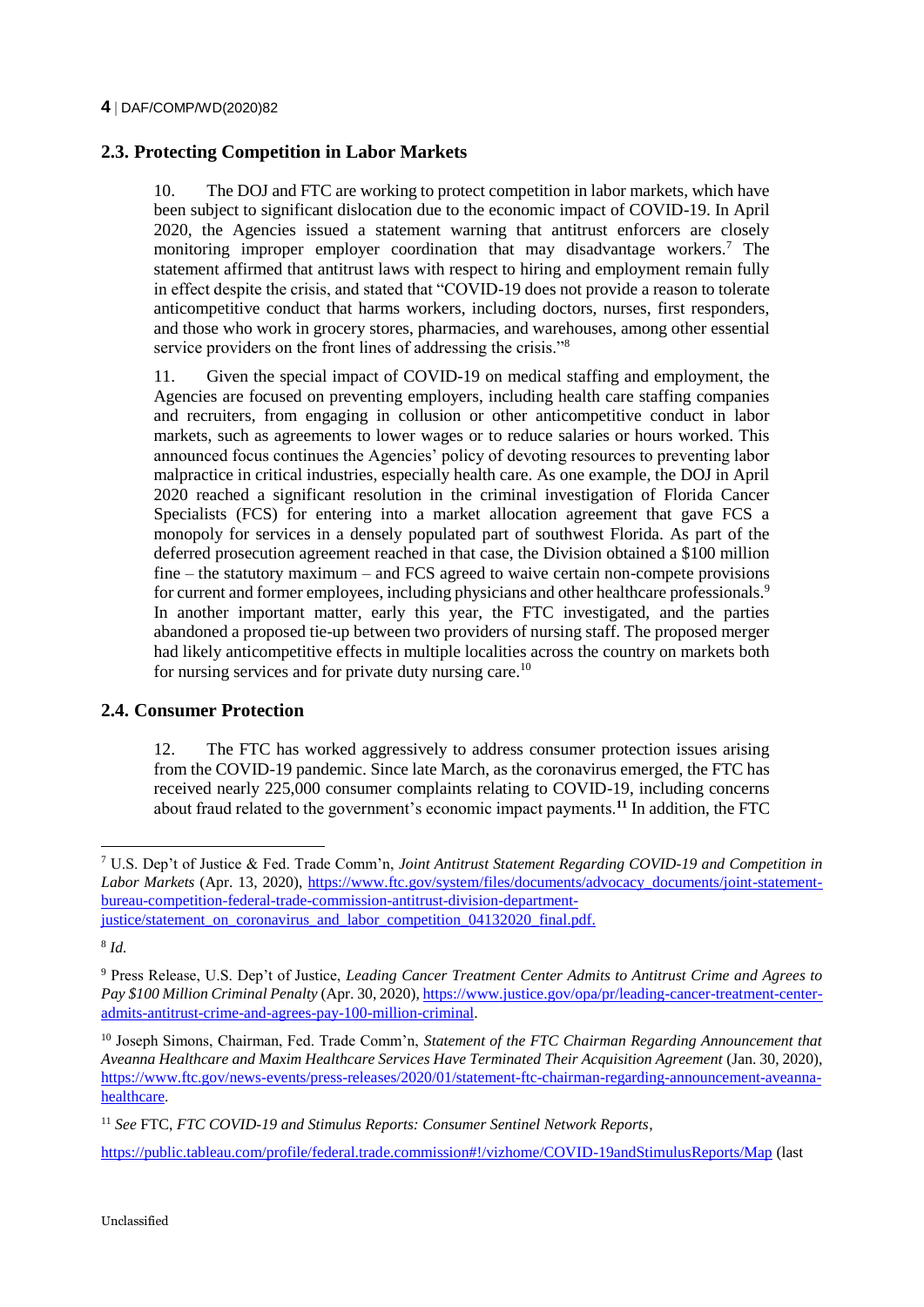has been monitoring the marketplace for unsubstantiated health claims, illegal robocalls, privacy and data security concerns, online shopping fraud, and a variety of other scams related to the economic fallout from the COVID-19 pandemic.

13. Acting on this market information, the FTC has pursued a rigorous warning letter program and filed law enforcement actions for injunctive and other relief in federal courts.**<sup>12</sup>** In the health claims area, for example, the FTC and the Food and Drug Administration (FDA) have, to date, issued over 90 joint warning letters to marketers regarding claims that their products will treat, cure, or prevent COVID-19.**<sup>13</sup>** The FTC on its own has issued more than 225 additional warning letters to marketers.**<sup>14</sup>** The letters warn recipients that their conduct is likely to be unlawful, that they could face serious legal consequences if they do not immediately stop, and require a response to the FTC within 48 hours. In nearly every instance, companies that have received FTC warning letters have taken quick steps to correct or eliminate their problematic claims. The FTC also has issued warning letters, in conjunction with the Small Business Administration, to companies making potentially misleading claims about federal loans or other temporary small business relief.**<sup>15</sup>**

14. The FTC has also filed court actions involving COVID-19 health claims, distribution claims, and government stimulus check claims.**<sup>16</sup>** For example, the FTC filed four lawsuits in federal district courts against online merchandisers for failing to deliver on promises that they could quickly ship products like face masks, sanitizer, and other personal protective equipment (PPE) related to the coronavirus pandemic.**<sup>17</sup>**

15. Finally, the FTC has launched numerous consumer education campaigns, including a website on COVID-19 scams and a resource page that contains brochures, graphics, and videos in multiple languages.**<sup>18</sup>**

## **3. Guidance and Cooperation to Peer Agencies as Part of a Coordinated, Government-Wide Response Effort**

16. The FTC and DOJ also have shared their competition expertise with other international and federal agencies in order to facilitate COVID-19 response and recovery while preserving competitive markets. Among other efforts, the Agencies have been working closely with the Federal Emergency Management Agency (FEMA) to develop a

visited Oct. 16, 2020).

<sup>12</sup> A full list of the FTC's enforcement actions related to COVID-19 is available at [https://www.ftc.gov/coronavirus/enforcement.](https://www.ftc.gov/coronavirus/enforcement)

<sup>13</sup> A full list of FTC warning letters is available at [https://www.ftc.gov/coronavirus/enforcement/warning-letters.](https://www.ftc.gov/coronavirus/enforcement/warning-letters)

*<sup>14</sup> Id.*

-

<sup>15</sup> *Id.*

<sup>16</sup> *See* n. 12, *supra*.

<sup>17</sup> See FTC v. SuperGoodDeals.com, Inc. et al., No. 1:20-cv-03027 E.D.N.Y. 2020), [https://www.ftc.gov/news](https://www.ftc.gov/news-events/press-releases/2020/07/ftc-takes-action-against-marketer-that-falsely-promised-next-day-shipping)[events/press-releases/2020/07/ftc-takes-action-against-marketer-that-falsely-promised-next-day-shipping;](https://www.ftc.gov/news-events/press-releases/2020/07/ftc-takes-action-against-marketer-that-falsely-promised-next-day-shipping) *see also FTC v. QYK BRANDS LLC d/b/a Glowyy, et al.*, No. 8:20-cv-01431-JLS-KES (C.D. Ca. 2020), *FTC v. ZAAPPAAZ LLC et al.*, No. 4:20-cv-02717 (S.D. Tex. 2020), and *FTC v. American Screening Inc.*, No. 4:20-cv-1021 (E.D. Mo. 2020), [https://www.ftc.gov/news-events/press-releases/2020/08/ftc-acts-against-online-sellers-falsely-promised](https://www.ftc.gov/news-events/press-releases/2020/08/ftc-acts-against-online-sellers-falsely-promised-fast-delivery)[fast-delivery.](https://www.ftc.gov/news-events/press-releases/2020/08/ftc-acts-against-online-sellers-falsely-promised-fast-delivery)

<sup>18</sup> FTC, *Coronavirus Scams: What the FTC is Doing*, available at<https://www.ftc.gov/coronavirus> and other resources available at<https://www.ftc.gov/coronavirus/scams-consumer-advice> [https://www.ftc.gov/coronavirus/resources.](https://www.ftc.gov/coronavirus/resources)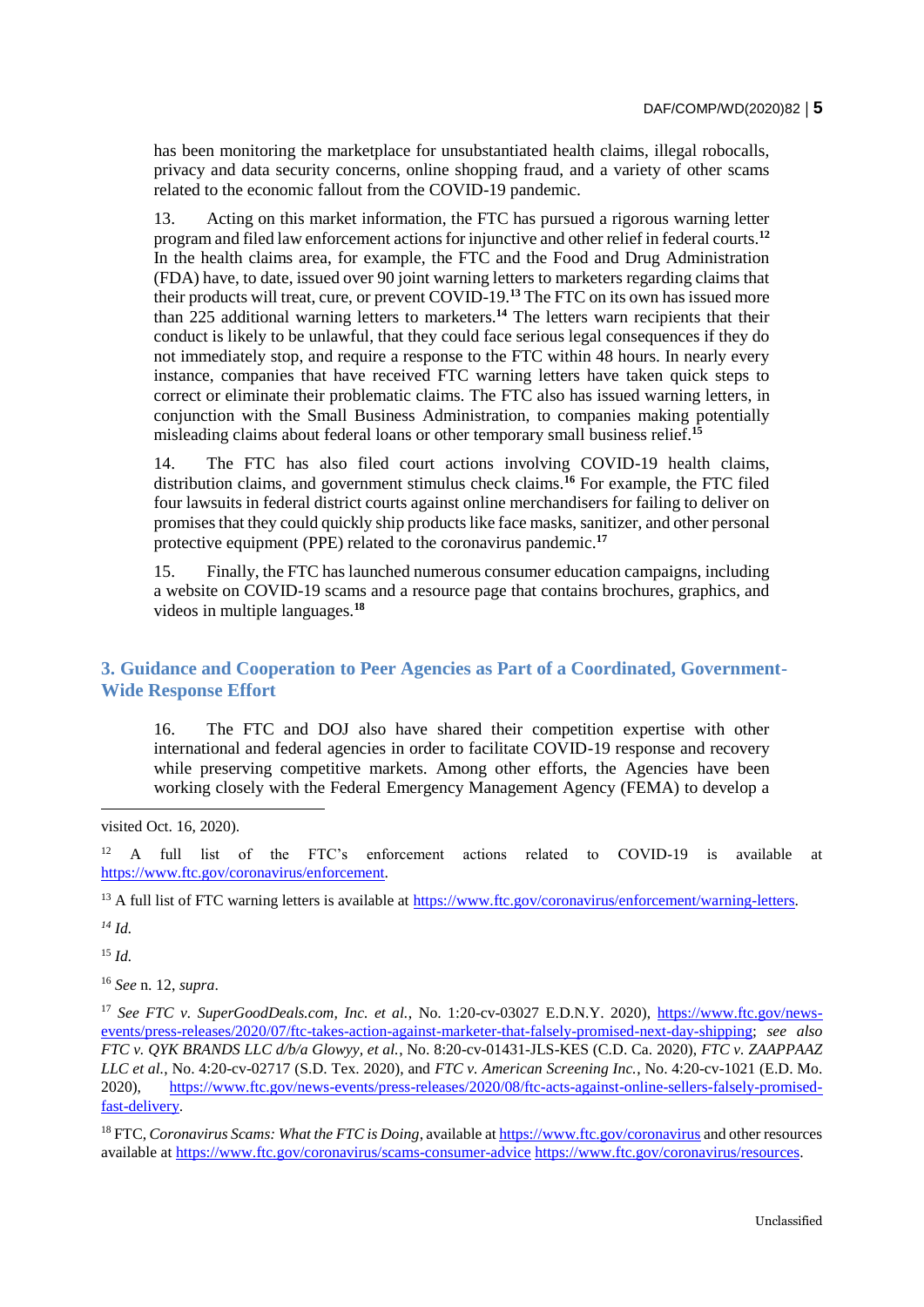#### **6** DAF/COMP/WD(2020)82

Voluntary Agreement governing cooperation among industry participants seeking to respond to the pandemic.<sup>19</sup> The purpose of the Agreement is to maximize the effectiveness of the manufacture and distribution of critical healthcare resources nationwide to respond to the pandemic. Organized under the authority granted by the Defense Production Act, participants to the Agreement receive antitrust immunity for actions taken to carry out the Agreement. Before the Agreement can become effective, however, the Attorney General must find that the purposes of the Agreement may not be achieved through a voluntary agreement having less anticompetitive effects. These efforts also have helped inform the Agencies' responses to business review letters seeking approval for cooperation in the production of critical health care products, as discussed below.

#### **3.1. International Advocacy**

17. U.S. enforcers also have been leveraging our existing bilateral relationships and ties to multilateral organizations, such as the International Competition Network (ICN) and the Organisation for Economic Co-operation and Development (OECD), to increase communication and cooperation.

18. In the immediate aftermath of the declaration of a state of national emergency in the United States, the Agencies played a key role in facilitating communication and cooperation among international enforcers by collecting and sharing on a regular basis rapidly developing information on how COVID-19 has impacted competition law enforcement efforts around the world. After DOJ successfully developed a regular internal process for collecting and disseminating this information, the ICN integrated this project into its ongoing work streams. In early April, as the economic impact of COVID-19 and possible enforcement challenges began to emerge, the ICN Steering Group issued a statement on key considerations related to competition law enforcement during and after the COVID-19 pandemic.<sup>20</sup> The Agencies contributed with the FTC serving as a lead drafter of the statement recognizing the importance of competition to economies in crisis and urging agencies to remain vigilant regarding anti-competitive conduct. The statement also calls for transparency of operational and policy changes during the crisis and advocates for competition as a guiding principle for economic recovery efforts in the aftermath of the pandemic.

19. Since spring 2020, the Agencies have participated in several virtual events hosted by the ICN, the OECD, and the United Nations Conference on Trade and Development on international cooperation, investigations and competition law policy in the wake of COVID-19.<sup>21</sup> In September 2020, the U.S. Agencies hosted the ICN 2020 Virtual Conference, which brought together enforcers from around the world to discuss antitrust developments, including how to address enforcement and policy challenges raised by COVID-19.

<sup>19</sup> Press Release, FEMA, *FEMA Establishes Voluntary Agreement with Private Sector in Assist in Pandemic Response*  (Aug. 17, 2020), [https://www.fema.gov/press-release/20200817/fema-establishes-voluntary-agreement-private](https://www.fema.gov/press-release/20200817/fema-establishes-voluntary-agreement-private-sector-assist-pandemic-response)[sector-assist-pandemic-response.](https://www.fema.gov/press-release/20200817/fema-establishes-voluntary-agreement-private-sector-assist-pandemic-response)

<sup>&</sup>lt;sup>20</sup> ICN Steering Group Statement: Competition during and after the COVID-19 Pandemic (Apr. 8, 2020), [https://www.internationalcompetitionnetwork.org/featured/statement-competition-and-covid19/.](https://www.internationalcompetitionnetwork.org/featured/statement-competition-and-covid19/)

<sup>21</sup> *See* Aimee Imundo, *United States: Department of Justice*, Americas Antitrust Review 2021 (Oct. 20, 2020), [https://globalcompetitionreview.com/review/the-antitrust-review-of-the-americas/2021/article/united-states](https://globalcompetitionreview.com/review/the-antitrust-review-of-the-americas/2021/article/united-states-department-of-justice)[department-of-justice.](https://globalcompetitionreview.com/review/the-antitrust-review-of-the-americas/2021/article/united-states-department-of-justice)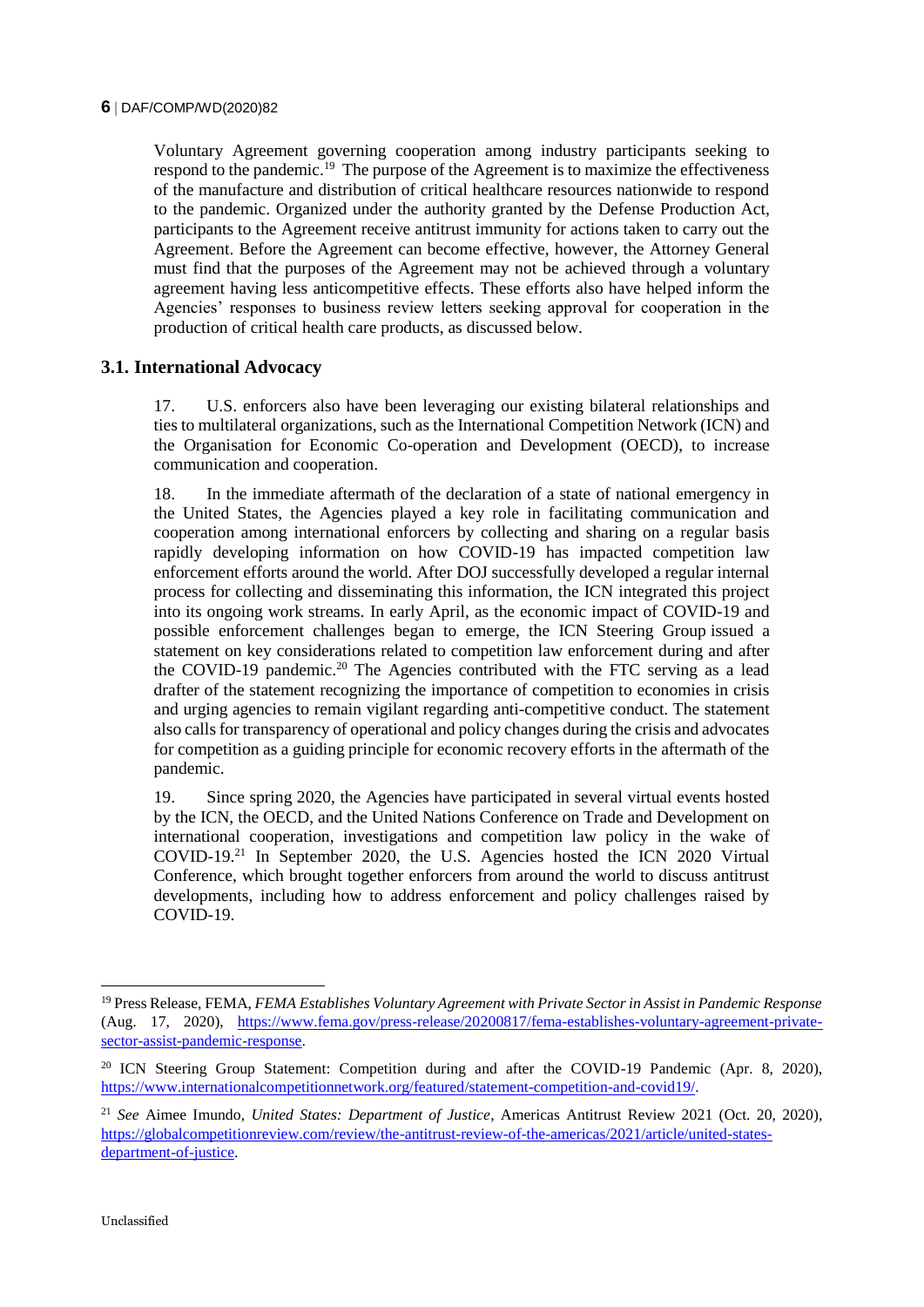#### **3.2. Doctrinal Responses**

20. While procedural aspects of the Agencies' work have changed as a result of COVID-19, the Agencies' view of key U.S. antitrust standards has not changed. The Agencies have reiterated that the antitrust laws are flexible enough to account for changing market conditions, even during uncertain times. $^{22}$ 

21. In particular, the Agencies continue to take the view that the failing firm defense is "narrow in scope," and should be invoked selectively.<sup>23</sup> The Agencies have continued to reiterate in speeches and publications that they will not relax the stringent conditions that define a genuinely "failing" firm and continue to apply the test set out in the U.S. Horizontal Merger Guidelines<sup>24</sup> and reflected in our long-standing practice, and that they will require the same level of substantiation as was required before the COVID pandemic.<sup>25</sup> As such, while it is possible that more firms may fail as a result of an economic crisis such as COVID-19, the view of the United States is that economic dislocation, on its own, does not provide a compelling reason why the assets of failing firms should be purchased by close competitors.

#### **3.3. Competition Advocacy**

-

22. The Agencies are continuing to advocate for changes to regulations that may impede competition, which may cause even greater harm in the context of the COVID-19 crisis. For example, the Agencies have submitted multiple letters to state legislatures in recent years expressing their concerns over "certificate of need" laws<sup>26</sup> and other

<sup>24</sup> U.S. Dep't of Justice & Fed. Trade Comm'n, *Horizontal Merger Guidelines* (Aug.19, 2010), Section 11, [https://www.ftc.gov/sites/default/files/attachments/merger-review/100819hmg.pdf.](https://www.ftc.gov/sites/default/files/attachments/merger-review/100819hmg.pdf)

<sup>25</sup> Ian Conner, Dir. of Bureau of Competition, Fed. Trade Comm'n, On "Failing" Firms – and Miraculous Recoveries (May 27, 2020), [https://www.ftc.gov/news-events/blogs/competition-matters/2020/05/failing-firms-miraculous](https://www.ftc.gov/news-events/blogs/competition-matters/2020/05/failing-firms-miraculous-recoveries)[recoveries.](https://www.ftc.gov/news-events/blogs/competition-matters/2020/05/failing-firms-miraculous-recoveries) 

<sup>26</sup> Certificate of need (CON) laws require new entrants and incumbent providers to obtain state-issued approval before constructing new facilities or offering certain health care services. By interfering with the market forces that normally determine the supply of facilities and services, CON laws can suppress supply, misallocate resources, and shield incumbent health care providers from competition. Based on decades of law enforcement, research, and policy experience regarding the effects of provider concentration generally and CON laws in particular, the FTC has identified at least three serious problems with CON laws. First, CON laws create barriers to entry and expansion, which can increase prices, limit consumer choice, and stifle innovation. Second, incumbent firms can use CON laws to thwart or delay otherwise beneficial market entry or expansion by new or existing competitors. Third, CON laws can deny consumers the benefit of an effective remedy following the consummation of an anticompetitive merger. *See*, *e.g*., FED. TRADE COMM'N & U.S. DEP'T OF JUSTICE, IMPROVING HEALTH CARE: A DOSE OF COMPETlTION, Ch. 8 (2004), [https://www.ftc.gov/sites/default/files/documents/reports/improving-health-care](https://www.ftc.gov/sites/default/files/documents/reports/improving-health-care-dose-competition-report-federal-trade-commission-and-department-justice/040723healthcarerpt.pdf)[dose-competition-report-federal-trade-commission-and-department-justice/040723healthcarerpt.pdf;](https://www.ftc.gov/sites/default/files/documents/reports/improving-health-care-dose-competition-report-federal-trade-commission-and-department-justice/040723healthcarerpt.pdf) Joint Statement of the Antitrust Division of the U.S. Department of Justice and the Federal Trade Commission on Certificate-of-Need Laws and Alaska Senate Bill 62, 2-3 (2017), [https://www.ftc.gov/system/files/documents/advocacy\\_documents/joint-statement-federal-trade-commission](https://www.ftc.gov/system/files/documents/advocacy_documents/joint-statement-federal-trade-commission-antitrust-division-us-department-justice-regarding/v170006_ftc-doj_comment_on_alaska_senate_bill_re_state_con_law.pdf)[antitrust-division-us-department-justice-regarding/v170006\\_ftc-](https://www.ftc.gov/system/files/documents/advocacy_documents/joint-statement-federal-trade-commission-antitrust-division-us-department-justice-regarding/v170006_ftc-doj_comment_on_alaska_senate_bill_re_state_con_law.pdf)

[doj\\_comment\\_on\\_alaska\\_senate\\_bill\\_re\\_state\\_con\\_law.pdf;](https://www.ftc.gov/system/files/documents/advocacy_documents/joint-statement-federal-trade-commission-antitrust-division-us-department-justice-regarding/v170006_ftc-doj_comment_on_alaska_senate_bill_re_state_con_law.pdf) Statement of the Fed. Trade Comm'n to the Alaska

<sup>&</sup>lt;sup>22</sup> Ian Conner, Dir. of Bureau of Competition, Fed. Trade Comm'n, Antitrust Review at the FTC: Staying the Course during Uncertain Times (Apr. 6, 2020), [https://www.ftc.gov/news-events/blogs/competition](https://www.ftc.gov/news-events/blogs/competition-matters/2020/04/antitrust-review-ftc-staying-course-during-uncertain)[matters/2020/04/antitrust-review-ftc-staying-course-during-uncertain.](https://www.ftc.gov/news-events/blogs/competition-matters/2020/04/antitrust-review-ftc-staying-course-during-uncertain)

<sup>&</sup>lt;sup>23</sup> Contribution by the United States, *OECD Competition Committee Roundtable on Failing Firm Defense* (Oct. 6, 2009)[, https://www.justice.gov/sites/default/files/atr/legacy/2011/05/05/270422.pdf.](https://www.justice.gov/sites/default/files/atr/legacy/2011/05/05/270422.pdf)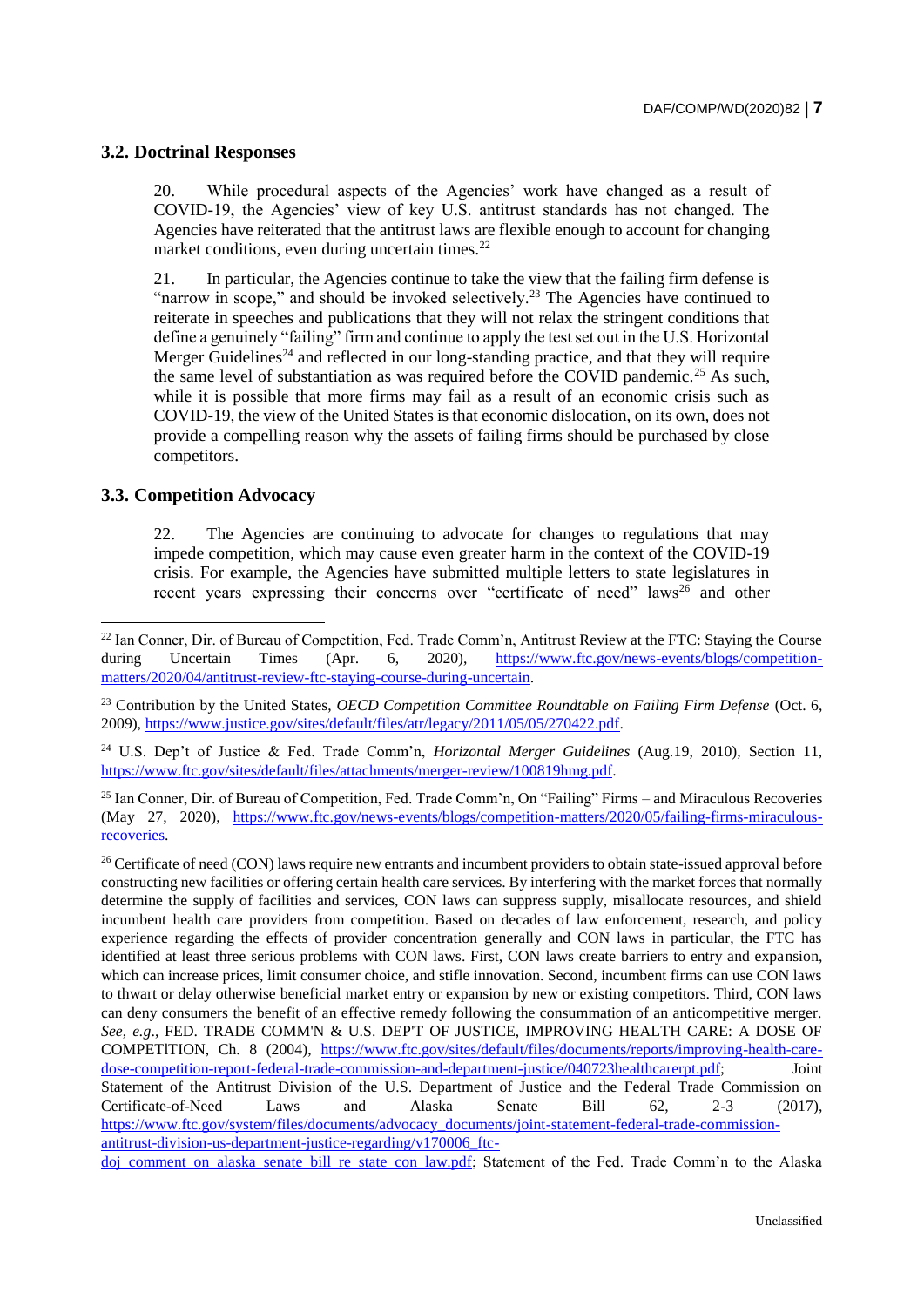restrictions on the availability of health care resources.<sup>27</sup> Given the extraordinary disruptions created by COVID-19, the United States views protecting the free functioning of health care markets as even more urgent, and the Agencies plan to continue our advocacy to remove regulatory impediments to competition in the health care sector.

23. Directly relating to the COVID-19 public health emergency, FTC staff submitted a comment to the Centers for Medicare & Medicaid Services (CMS) on its Interim Final Rule with Comment Period  $(IFC)$ <sup>28</sup>. The FTC comment supported the IFC's provisions that reduce or eliminate restrictive Medicare payment requirements for telehealth and other communication technology-based services during the public health emergency. FTC staff noted that if telehealth practitioners' entry is limited or reimbursement requirements are overly restrictive, consumers' access to care and choice of practitioner might be unnecessarily restricted, especially in areas where there is a shortage of healthcare professionals. The IFC's rule would reduce restrictions on Medicare reimbursement for telehealth services. This is especially important, not only to enhance the use of telehealth to care for Medicare beneficiaries, but also to encourage private payers to expand the use of telehealth. Reducing or eliminating restrictions on reimbursement of telehealth services could potentially enhance competition, improve access and quality, and decrease health care costs in both the public and private sectors. By connecting widely separated providers and patients, telehealth can alleviate primary care and specialty shortages.

24. The FTC continues to advocate against states issuing certificates of public advantage (COPA). For example, in September 2020 FTC staff submitted a public comment opposing issuance of a COPA to the Texas Health and Human Services Commission. FTC staff expressed concern that the proposed merger at issue would lead to significantly less competition for healthcare services in Midwest Texas.<sup>29</sup>

25. The FTC and its staff have also analyzed potential competitive concerns associated with professional regulations in the health care sector, including licensure and scope of practice.<sup>30</sup> For example, FTC staff sent advocacy letters to the Texas Attorney General and

<sup>27</sup>Letter from Bilal Sayyed, Dir., Office of Policy Planning, Fed. Trade Comm'n, & Daniel E. Haar, Acting Chief, Competition Policy & Advocacy, Antitrust Div., U.S. Dep't of Justice, to Martin Daniel, Rep., Tenn. House of Representatives (Mar. 7, 2019); Letter from Bilal Sayyed, Dir., Office of Policy Planning, Fed. Trade Comm'n, & Daniel E. Haar, Acting Chief, Competition Policy & Advocacy, Antitrust Div., U.S. Dep't of Justice, to the Hon. David, Wilson, Alaska Senate (Mar. 11, 2019); Letter from Robert Potter, Chief, Competition Policy & Advocacy Section, Antitrust Div., U.S. Dep't of Justice, to Dan K. Morhaim, Delegate, Maryland House of Delegates (Sept. 10, 2018).

<sup>28</sup> Letter from FTC Staff to CMS (May 28, 2020), [https://www.ftc.gov/policy/advocacy/advocacy](https://www.ftc.gov/policy/advocacy/advocacy-filings/2020/05/ftc-staff-letter-centers-medicare-medicaid-services)[filings/2020/05/ftc-staff-letter-centers-medicare-medicaid-services.](https://www.ftc.gov/policy/advocacy/advocacy-filings/2020/05/ftc-staff-letter-centers-medicare-medicaid-services)

<sup>29</sup> FTC Staff Comment to Texas Health and Human Services Commission (Sept. 11, 2020), [https://www.ftc.gov/news-events/press-releases/2020/09/ftc-staff-submits-public-comment-texas-opposing](https://www.ftc.gov/news-events/press-releases/2020/09/ftc-staff-submits-public-comment-texas-opposing-certificate)[certificate.](https://www.ftc.gov/news-events/press-releases/2020/09/ftc-staff-submits-public-comment-texas-opposing-certificate)

<sup>30</sup> *See, e.g.*, Prepared Statement of the Federal Trade Commission on Competition and Occupational Licensure, Before the Subcomm. on Regulatory Reform, Commercial and Antitrust Law of the H. Comm. on the Judiciary, 115<sup>th</sup> Cong. (2017). (contributed to drafting),  $\frac{1}{2}$  (contributed to drafting), [https://www.ftc.gov/system/files/documents/public\\_statements/568171/140716professionallicensurehouse.pdf;](https://www.ftc.gov/system/files/documents/public_statements/568171/140716professionallicensurehouse.pdf) FTC Staff Comment on New York's Proposal to Allow Licensure by Endorsement of Canadian Dental Licenses (2018), [https://www.ftc.gov/system/files/documents/advocacy\\_documents/ftc-staff-comment-new-yorks-proposal-allow-](https://www.ftc.gov/system/files/documents/advocacy_documents/ftc-staff-comment-new-yorks-proposal-allow-licensure-endorsement-canadian-dental-licenses/v180007_ftc_staff_comment_to_nys_ed_dept_re_dental_licensure_requirements.pdf)

Senate Comm. on Health & Soc. Servs. on Certificate of Need Laws (2019), [https://www.ftc.gov/system/files/documents/advocacy\\_documents/statement-federal-trade-commission-alaska](https://www.ftc.gov/system/files/documents/advocacy_documents/statement-federal-trade-commission-alaska-senate-committee-health-social-services-certificate-need/v0800007_commission_testimoney_re_alaska_senate_committee_032719.pdf)[senate-committee-health-social-services-certificate](https://www.ftc.gov/system/files/documents/advocacy_documents/statement-federal-trade-commission-alaska-senate-committee-health-social-services-certificate-need/v0800007_commission_testimoney_re_alaska_senate_committee_032719.pdf)need/v0800007 commission testimoney re alaska senate committee 032719.pdf.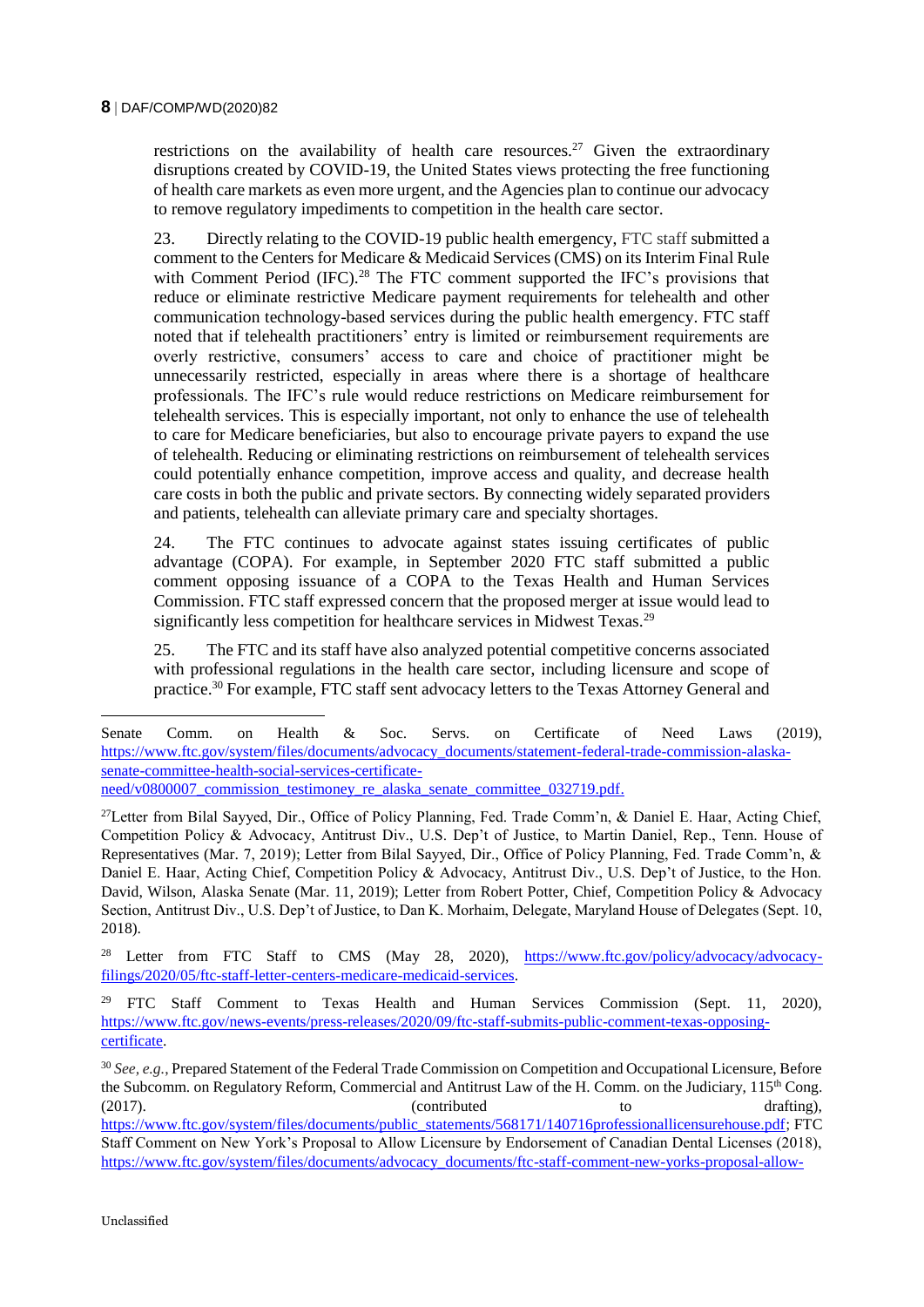the Texas Medical Board relating to regulations that could harm competition by impeding access to surgical and other health care services provided by certified registered nurse anesthetists.<sup>31</sup> FTC staff recommended that Texas maintain only CRNA supervision requirements that advance patient protection and avoid adopting regulations that impede CRNA practice.

26. DOJ hosted a virtual joint workshop with the USPTO in July 2020 that included debate on the role of innovation and public-private collaboration in responding to the COVID-19 pandemic.<sup>32</sup> The workshop, entitled "Promoting Innovation in the Life Science Sector and Supporting Pro-Competitive Collaborations: The Role of Intellectual Property," comprised 10 sessions over two days. Panelists included leading figures from industry, government agencies, prominent research labs, the non-profit sector, academia, and the broader legal and economic community. Members of the public were also able to submit questions throughout the event.

#### **4. Facilitation of Cooperative Public and Private-Sector Efforts to Resolve the Crisis**

27. The Agencies are working together to bolster the recovery by providing guidance relating to recovery-related collaborations on an expedited basis.<sup>33</sup> In a joint statement in April, the Agencies emphasized the potential importance of pro-competitive collaborations between private firms to bring essential goods and services to communities in need. In addition to providing high-level collaboration guidelines consistent with previous DOJ and FTC policies, the statement contained guidance specific to COVID-related business activities, including reaffirming that the Agencies will account for exigent circumstances in evaluating collaborative efforts to address the spread of COVID-19, and that medical providers' development of suggested practice parameters to assist in clinical decisionmaking will not be challenged, absent extraordinary circumstances.<sup>34</sup>

28. The Agencies also announced an expedited business review letter program, under which all COVID-19-related requests will receive responses within seven calendar days of the Agencies receiving all necessary information. This expedited process for COVIDrelated business review letters is an outgrowth of the Agencies' role in advising other executive branch agencies on facilitating COVID-related cooperation within the antitrust laws, and each of the letters issued through the expedited process in 2020 addresses

[licensure-endorsement-canadian-dental-](https://www.ftc.gov/system/files/documents/advocacy_documents/ftc-staff-comment-new-yorks-proposal-allow-licensure-endorsement-canadian-dental-licenses/v180007_ftc_staff_comment_to_nys_ed_dept_re_dental_licensure_requirements.pdf)

[licenses/v180007\\_ftc\\_staff\\_comment\\_to\\_nys\\_ed\\_dept\\_re\\_dental\\_licensure\\_requirements.pdf;](https://www.ftc.gov/system/files/documents/advocacy_documents/ftc-staff-comment-new-yorks-proposal-allow-licensure-endorsement-canadian-dental-licenses/v180007_ftc_staff_comment_to_nys_ed_dept_re_dental_licensure_requirements.pdf) FTC Staff Comment to the Dep't of Veterans Affairs: Proposed Rule Regarding Advanced Practice Registered Nurses (2016), [https://www.ftc.gov/system/files/documents/advocacy\\_documents/comment-staff-ftc-office-policyplanning-bureau](https://www.ftc.gov/system/files/documents/advocacy_documents/comment-staff-ftc-office-policyplanning-bureau-competition-bureau-economics-departmentveterans/v160013_staff_comment_department_of_veterans_affairs.pdf)[competition-bureau-economics-departmentveterans/v160013\\_staff\\_comment\\_department\\_of\\_veterans\\_affairs.pdf.](https://www.ftc.gov/system/files/documents/advocacy_documents/comment-staff-ftc-office-policyplanning-bureau-competition-bureau-economics-departmentveterans/v160013_staff_comment_department_of_veterans_affairs.pdf)

<sup>&</sup>lt;sup>31</sup> FTC Staff Comment to Attorney General of Texas (Sept. 11, 2020), [https://www.ftc.gov/news-events/press](https://www.ftc.gov/news-events/press-releases/2020/09/ftc-comment-texas-attorney-general-raises-concerns)[releases/2020/09/ftc-comment-texas-attorney-general-raises-concerns.](https://www.ftc.gov/news-events/press-releases/2020/09/ftc-comment-texas-attorney-general-raises-concerns)

<sup>32</sup> U.S. Dep't of Justice, *Promoting Innovation in the Life Science Sector and Supporting Pro-Competitive Collaborations: The Role of Intellectual Property*, [https://www.justice.gov/atr/promoting-innovation-life-science](https://www.justice.gov/atr/promoting-innovation-life-science-sector-and-supporting-pro-competitive-collaborations-role)[sector-and-supporting-pro-competitive-collaborations-role.](https://www.justice.gov/atr/promoting-innovation-life-science-sector-and-supporting-pro-competitive-collaborations-role)

<sup>33</sup> U.S. Dep't of Justice & Fed. Trade Comm'n, *Joint Antitrust Statement Regarding COVID-19* (Mar. 24, 2020), [https://www.ftc.gov/system/files/documents/public\\_statements/1569593/statement\\_on\\_coronavirus\\_ftc-doj-3-24-](https://www.ftc.gov/system/files/documents/public_statements/1569593/statement_on_coronavirus_ftc-doj-3-24-20.pdf) [20.pdf.](https://www.ftc.gov/system/files/documents/public_statements/1569593/statement_on_coronavirus_ftc-doj-3-24-20.pdf)

<sup>34</sup> *Id.* at 1.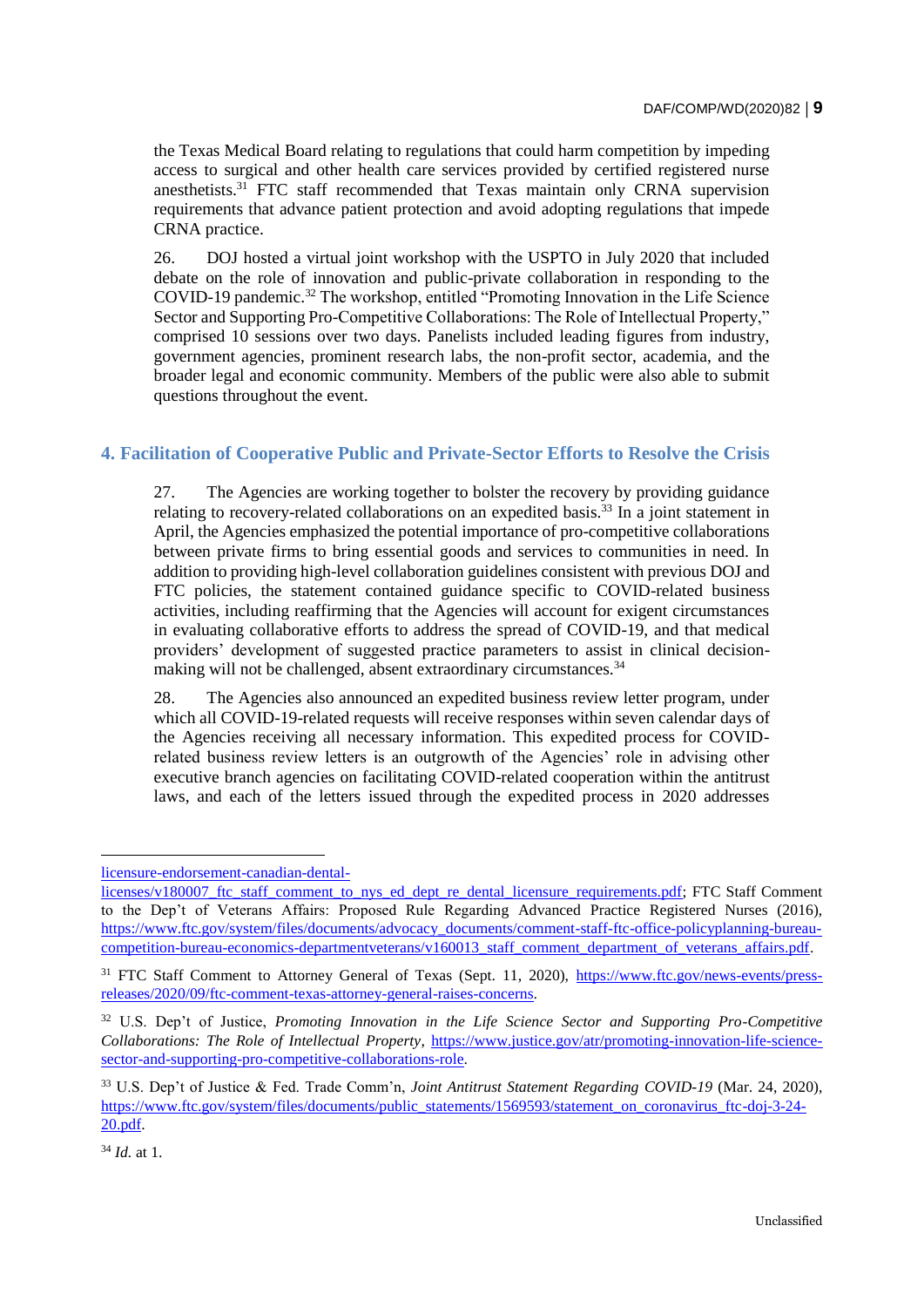#### **10** DAF/COMP/WD(2020)82

proposed conduct that is critical to COVID-19 response. Since March 2020, DOJ has issued the following four expedited business review letters:

- 1. A letter approving a collaboration by McKesson Corporation, Owens & Minor Inc., Cardinal Health Inc., Medline Industries Inc., and Henry Schein Inc to expedite and increase manufacturing for the distribution of personal protective equipment (PPE) and coronavirus-treatment-related medication in a way unlikely to lessen competition;<sup>35</sup>
- 2. A letter approving a collaboration by AmerisourceBergen with FEMA, HHS, and other government entities to "identify global supply opportunities, ensure product, quality, and facilitate product distribution of medications and other healthcare supplies to treat COVID-19 patients;"36
- 3. A letter approving a collaboration by Eli Lilly and Company, AbCellera Biologics, Amgen, AstraZeneca, Genentech, and GSK to "exchange limited information about the manufacture of monoclonal antibodies that may be developed to treat COVID-19" in order to optimize COVID-19 vaccine production as part of Operation Warp Speed: $37$  and
- 4. A letter approving a collaboration by the National Pork Producers Council (NPPC) and the U.S. Department of Agriculture (USDA) "to address certain hardships facing hog farmers as a result of the COVID-19 pandemic."<sup>38</sup>

29. The Agencies also pledged to expedite the processing of filings under the National Cooperative Research and Production Act, which provides flexible treatment of certain standards development organizations and joint ventures under the antitrust laws.

## **5. Revised Rules Regarding Merger Enforcement**

30. The Agencies have adapted to changing work conditions and reallocated resources to maintain continuity of core operations and enforcement efforts. COVID-19 initially necessitated temporary changes to ensure the continuation of expeditious and thorough merger review.<sup>39</sup> Changes made by both Agencies include (1) extending standard timing agreement provisions so that the post-compliance period runs for sixty to ninety days (instead of thirty days) for pending or proposed transactions that may be subject to a Second

<sup>38</sup> Press Release, U.S. Dep't of Justice, *Department of Justice Supports National Pork Producers Council's Ability to Combat Meat Shortage* (May 15, 2020), [https://www.justice.gov/opa/pr/department-justice-supports-national-pork](https://www.justice.gov/opa/pr/department-justice-supports-national-pork-producers-council-s-ability-combat-meat-shortage)[producers-council-s-ability-combat-meat-shortage.](https://www.justice.gov/opa/pr/department-justice-supports-national-pork-producers-council-s-ability-combat-meat-shortage)

<sup>39</sup> Ian Conner, Dir. of Bureau of Competition, Fed. Trade Comm'n, *Changes in Bureau Procedure During COVID-19 Coronavirus Pandemic* (Mar. 16, 2020), [https://www.ftc.gov/news-events/blogs/competition](https://www.ftc.gov/news-events/blogs/competition-matters/2020/03/changes-bureau-procedure-during-covid-19-coronavirus)[matters/2020/03/changes-bureau-procedure-during-covid-19-coronavirus.](https://www.ftc.gov/news-events/blogs/competition-matters/2020/03/changes-bureau-procedure-during-covid-19-coronavirus)

<sup>35</sup> Press Release, U.S. Dep't of Justice, *Department of Justice Issues Business Review Letter to Medical Supplies Distributors Supporting Project Airbridge Under Expedited Procedure for COVID-19 Pandemic Response* (Apr. 4, 2020), [https://www.justice.gov/opa/pr/department-justice-issues-business-review-letter-medical-supplies](https://www.justice.gov/opa/pr/department-justice-issues-business-review-letter-medical-supplies-distributors-supporting)[distributors-supporting.](https://www.justice.gov/opa/pr/department-justice-issues-business-review-letter-medical-supplies-distributors-supporting)

<sup>&</sup>lt;sup>36</sup> Letter from Makan Delrahim, Ass't Att'y Gen. for Antitrust, U.S. Dep't of Justice, to John G. Chou, Executive Vice President, AmerisourceBergen Corporation (Apr. 20, 2020), [https://www.justice.gov/atr/page/file/1269911/download.](https://www.justice.gov/atr/page/file/1269911/download)

<sup>&</sup>lt;sup>37</sup> Letter from Makan Delrahim, Ass't Att'y Gen for Antitrust, U.S. Dep't of Justice, to Thomas O Barnett, Covington & Burling (July 23, 2020), [https://www.justice.gov/atr/page/file/1297161/download.](https://www.justice.gov/atr/page/file/1297161/download)